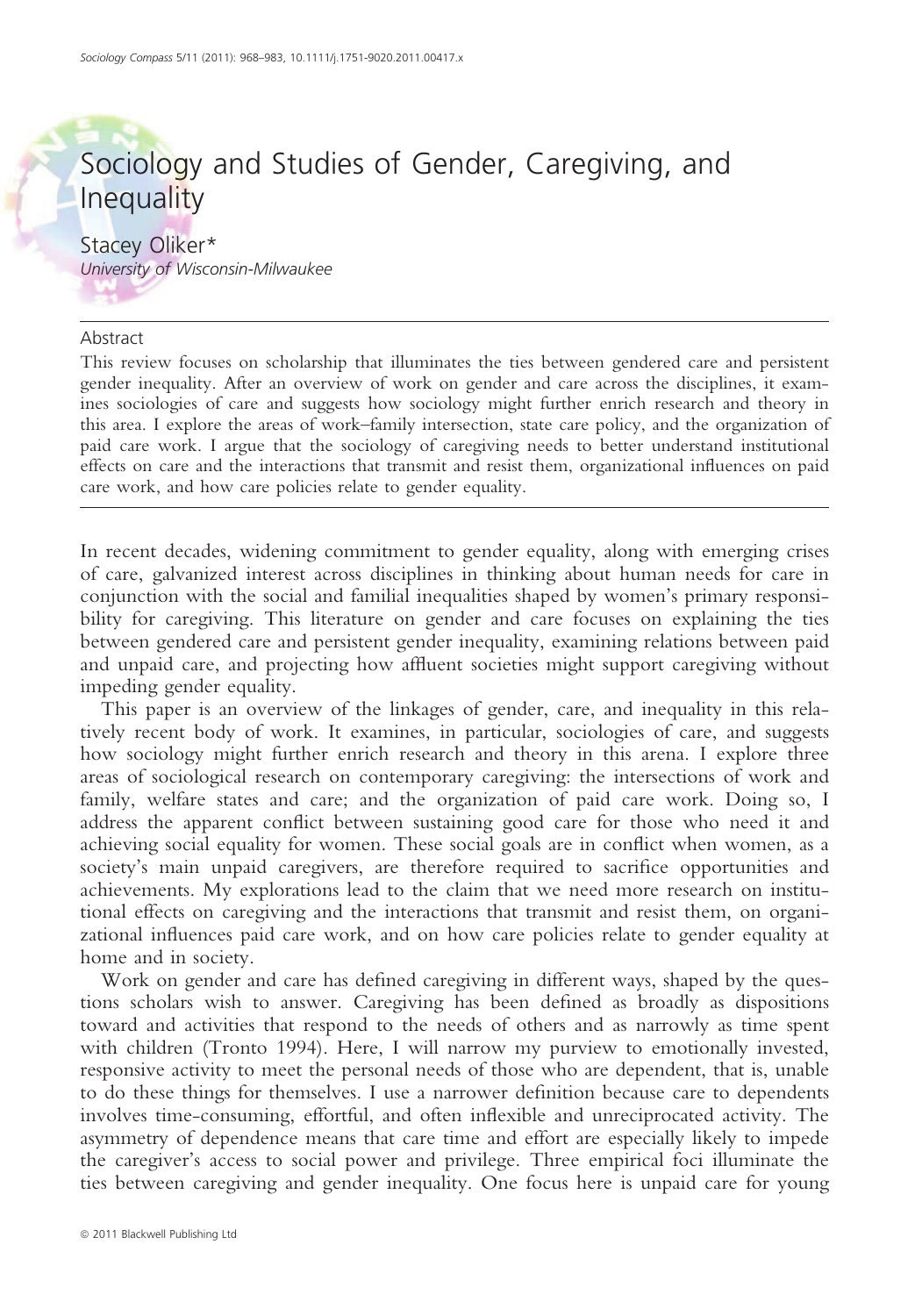children because generally, it is the most pervasive and time-consuming form of care (American Time Use Study 2009a,b). I emphasize nursing home care when I discuss paid care because low-tier care work is heavily gendered and undercompensated and because the skills involved are widely unrecognized. Also, there is a more abundant sociological literature on nursing home nursing assistants than on other low-tier care workers. My emphasis on fathers' care derives from the analysis that sharing care is essential for gender equality, and that more care by men is the route to both sufficient care and gender equality (Cancian and Oliker 2000). Thus, I favor research and theory that bears on the apparent conflict between good care and gender equality.

Because sociological theory of care is at an early stage of development, I have emphasized conceptual and explanatory frameworks, rather than theory. This means I have devoted little space to important theoretical projects. For example, Ann Orloff (1993) theorizes citizenship in relation to care and criticizes theory on welfare states that ignores the gendered family and women's position in systems of stratification. Viviana Zelitzer challenges theory in moral philosophy and classical economic theory that rigorously separate caring and market incentives, instead situating the relations among money, markets, and care within cultural sites and negotiations. England and Kilbourne (1990) critique neoclassical economic theory that bears on care. And England (2005a) distils five explanatory frameworks in the literature and the care patterns each explains best. The latter also reviews the empirical evidence in support of each (and more than most sociologists who theorize care work, England draws evidence from overlooked fields, like experimental psychology). Since I cannot devote the space needed for the complexity of these theoretical arguments, I organize this review by arenas of sociological empirical investigation. First, however, I briefly review the development of scholarship on care outside sociology.

## Studies of care and inequality outside sociology

The academic feminist turn toward a synthetic scholarship on caregiving and gender inequality first emerged in England and Europe, where academic feminists had experience with care policies, parliamentary access to influence, and in the Nordic states, public consensus on 'social care' (Finch and Groves 1983; Ungerson 1990; Waerness 1984). Beginning in the 1980s, new writing on care has appeared in a variety of disciplines, often becoming interdisciplinary. Disciplinary questions led to particular insights on caregiving in relation to gender inequality.

Gerontologists and child development scholars have long studied relations of care, and have generated knowledge that is applicable to practice (Brody 2003; Campbell and Martin-Matthews 2003; Damon et al. 2006; Lustbader and Hooyman 1993; Stone et al. 1987). Both fields are more focused on care receivers than are most feminist studies of caregiving, but their explorations of relations of care are often rich and underutilized by theorists of care, in general, and by sociological research, in particular. The same is true for the newer fields of childcare and nursing research, which more extensively study paid care providers. Research on the suppressed wages of care workers emerged in all of these fields (Clarke-Stewart and Allhusen 2005; Montgomery et al. 2005; Suominen et al. 1997; Whitebook 1999).

Psychologists and philosophers have distinct but overlapping interests in care. Psychologists have explored the mechanisms of affects and motives of caregiving. Psychology and social psychology have been particularly underused across their disciplinary borders, in particular, their debates about the development of empathy, pro-social or attachment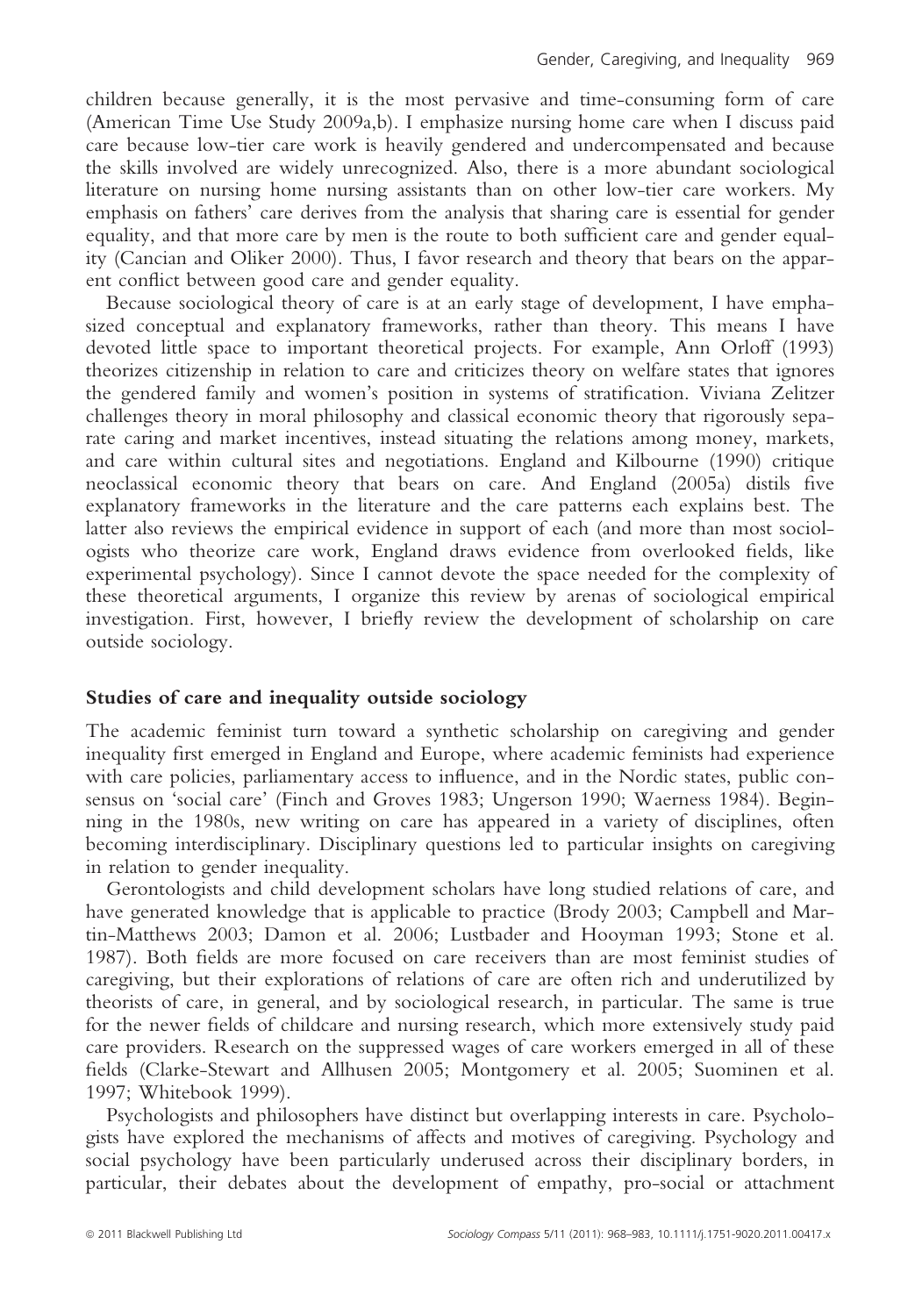motives, gendered cognitive schema, and power interactions (Bem 1993; Deaux and Stewart 2001; Fiske et al. 2010; Hyde 2005). Evidence in these fields has been useful for challenging claims about bedrock gender identities and gender differences in traits associated with caregiving, and for understanding the dynamics of consequential interactions. Philosophers and political and educational theorists carved a focus on caregiving out of philosophical concerns with altruism, moral obligation, and justice. In the process, they raised philosophical issues of gender and inequality in these theoretical arenas (Noddings 1984; Held 1995, 2005; Kittay 1999; Kittay and Feder 2002; Tronto 1994; Fraser 1994).

Historians have uncovered the histories of institutions that provide care, both smallscale institutions like the family, and large-scale institutions, like the professions of nursing and social work or the creation of the modern hospital. On the one hand, histories of family life enable scholars of care to refute claims about the universals of caregiving (Boydston 1990; Minz 1998). On the other hand, histories of modern care instititutions unearth the dynamics by which practices constructed in a particular historical context become institutionalized and resist alteration, and how organizational structures shape care (Gordon 1994; Reverby 1987). Historical accounts of caregiving in the United States seem to converge on a narrative that begins with the 19th century emergence of the middle-class maternal ideal of attentive, nurturant caregiving by a naturally moral and sentimental mother, which accompanied the separation of work and family (Boydston 1990; Minz 1998). Large-scale care institutions like hospital and government provision developed amid the cultural centrality of the breadwinner-caregiver family ideal and carried this division of labor into 20th century. In Europe, labor movements for suffrage had fostered the growth of welfare state policies and programs of 'social care', while in the United States, no comparably powerful movement fought for government care supports (Lewis 1993; Lister et al. 2007).

Policy scholars have compared various forms of state provision of care, and explored the histories of and effects of gender-policy regimes and the dynamics of policy innovation and change (Lewis 1993; Lister et al. 2007; Sainsbury 1994). The divergent paths of the US welfare policy gave US scholars different theoretical and empirical tasks, but encouraged their comparative focus (Gornick and Meyers 2009; Skocpol 1992). The journal Social Politics is the central venue for debates about gender and policy.

Economists have tackled questions of why care work pays less than comparable work that does not involve care, and how to calculate the market value of unpaid care and its place in economic theory. Economists associated with the journal, Feminist Economics, most prominently Nancy Folbre and Julie Nelson, have identified the presuppositions in economics that marginalize unpaid work and distort theory and economic models. Folbre, who often writes accessibly for general audiences, analyzes the production of 'public goods' in dependent care, especially childrearing. She explores the economic logic through which wide benefits accrue to individuals, apart from workplace transactions – for example, when well-reared children become publicly civil adolescents and then hardworking taxpayers and virtuous citizens. Using this public goods logic, Folbre argues that care of children must be subsidized the way other critical services for public consumption must be (England and Folbre 2002; Folbre 2000; Folbre and Nelson 2000). Folbre (2000, 2008) also develops an economic logic for the low wages of paid caregivers, whose wages may be discounted by workers' gratifications in giving care, and who also create, by nurturing people who are active in the world, public goods that are consumed without effect on the market price of paid care labor. She and Michael Bittman also model how we can use time-use research to begin assessing the necessary, effortful, and time-consuming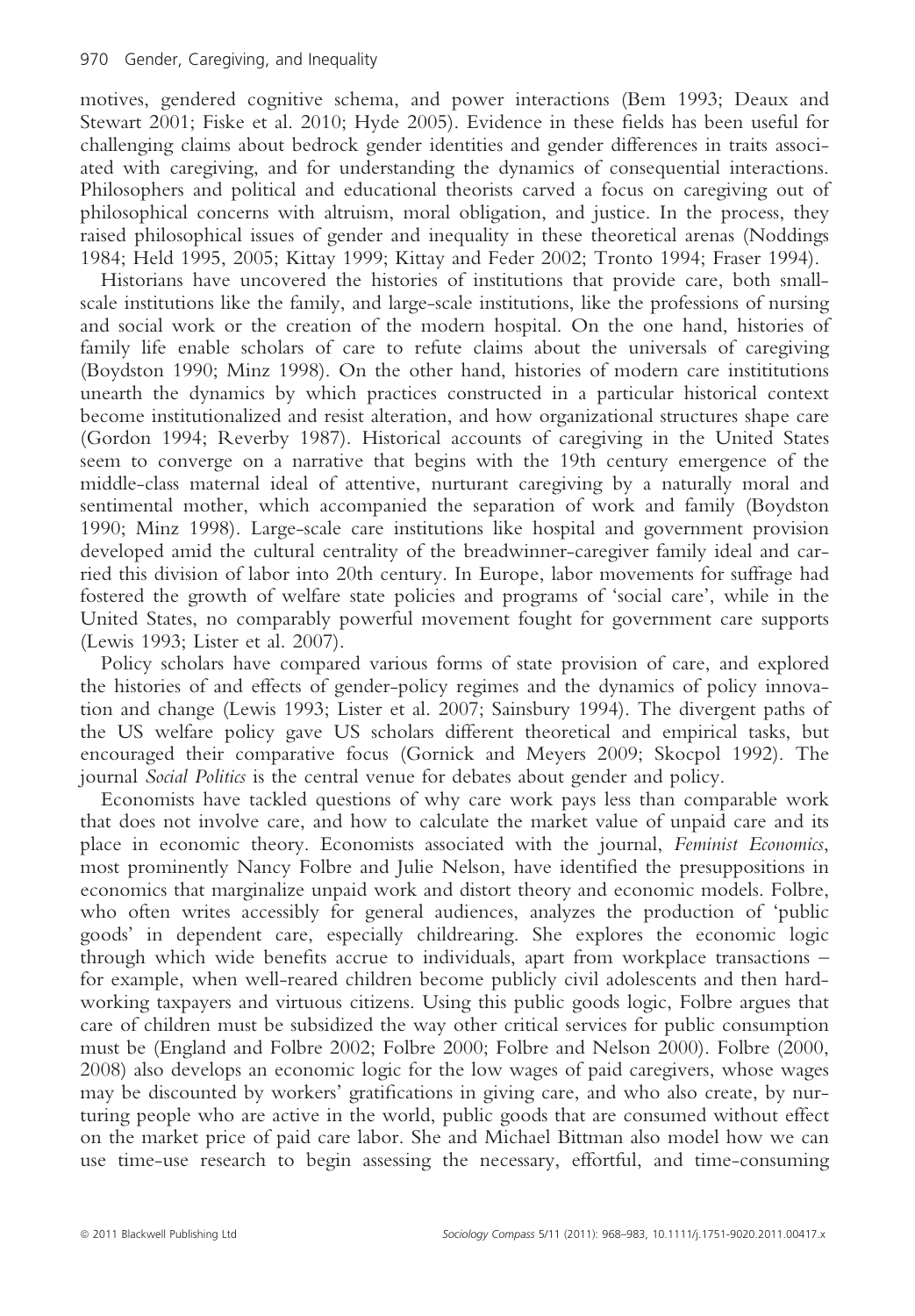work of caring for others that has up to now been outside economic calculations of value and productivity (Folbre and Bittman 2004).

## The sociology of gender and caregiving

The remainder of this review uses sociology to consider why multiple sites of gender change have had so little effect on two especially devalued arenas of care – unpaid care in private life and paid care in the lowest tiers of care work (the so-called low-skill sector). Surveying the scholarship of the past decades on gender and care, sociology has had distinctive strength in the study of institutions, organizations, and work, especially by using qualitative methods. I begin by teasing out the relations of gender and care that are illuminated in the literature on the work–family interface. From there, I consider the third sphere that intersects work and family – the state – and analyses of the uncertain relationship between policies for gender equality and policies that support unpaid care. Finally, I introduce a smaller, but important, literature on the organization of low-paid care work. This literature on work and organizations treats the contradictions between the profitability, control, and time-efficiency goals of employers and the service goals of care workers; the racial and immigrant composition of low-tier care workers, and issues in labor organizing. I end with questions for future research.

## Work–family intersections and gendered unpaid care

A voluminous sociological literature examines the gendered divisions of childcare and eldercare, and the gendered experience and behavioral outcomes in the intersecting spheres of work and family, including effects on women's employment and wages. Sociologists have examined an array of propositions accounting for why women remain primary caregivers, the conditions that favor men's participation, and the ways the institutions of family, market, and state intersect to shape care and inequality.

Child and elder caregiving appears to be more resistant to the kinds of power resource explanations that have better explained other patterns in domestic life, like housework and helping (the broadest category of assistance), because institutional effects are sturdiest in intensive caregiving. Norms, rules, and internalized cognitive frameworks that are institutionalized in the family appear to shape gendered patterns of unpaid care to dependent others in a way that accounts for the persistence of gendered care, despite social forces that could un-gender care. I use the term, institutions, to refer to normative, recurrent, sanctioned, and 'self-activating' patterns of relationship that are taken for granted by participating actors (Jepperson 1991).

This section selects examples from the huge work–family literature. I begin with quantitative time use studies that suggest how individuals' externally derived power resources and their individual beliefs affect their care time and patterns, and then move to a literature that centers on work and family institutional effects. Then I consider the interactions that transmit institutional effects and those that counter them. In this context, I describe findings from studies of class cultures of childrearing. The section ends with one dystopian work–family projection of how gender inequalities in care might end.

### Individual resources and ideas

Confronting changes in the domestic division of labor that have proceeded much slower than changes in gendered workforce participation, sociologists have investigated domestic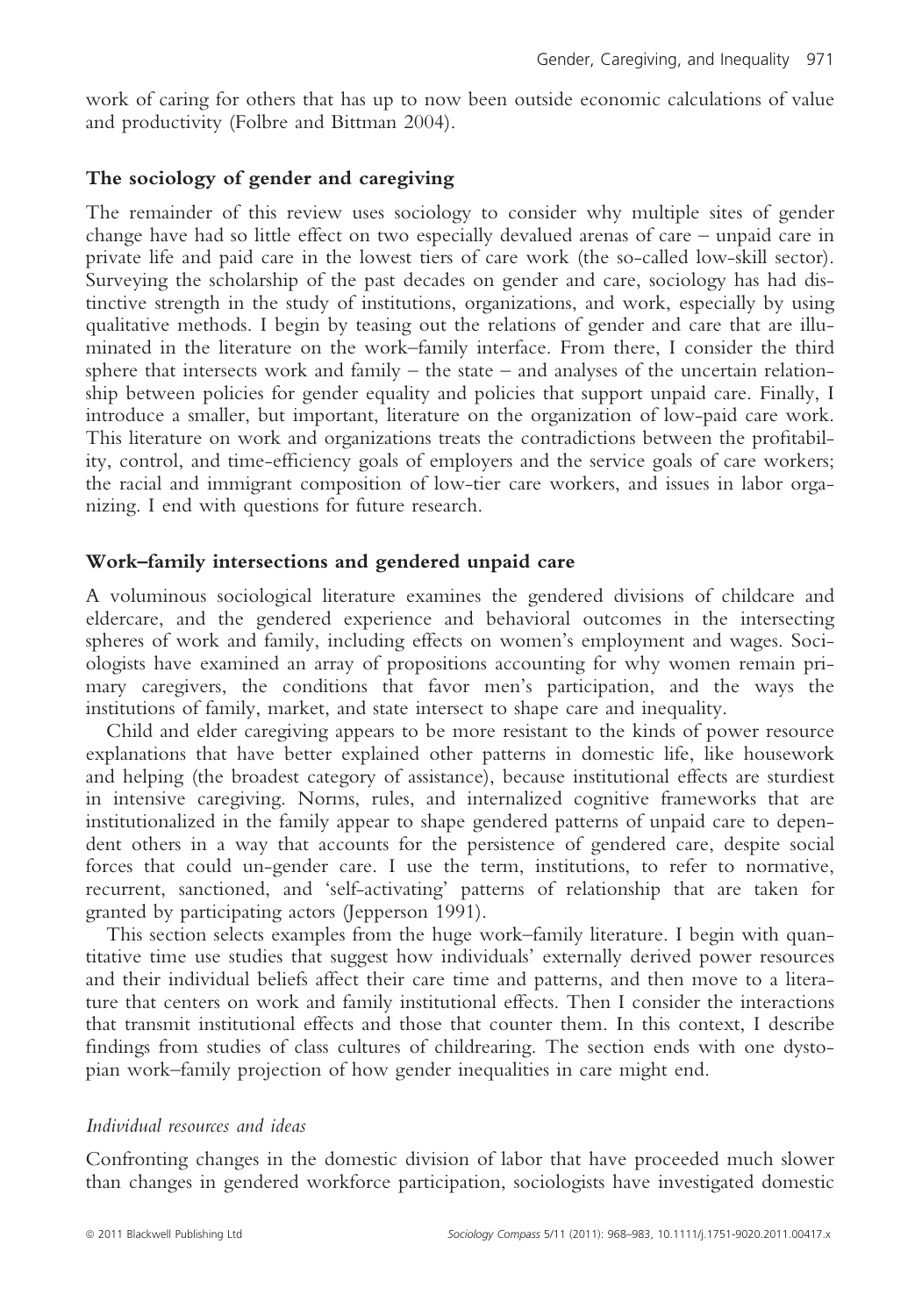outcomes of individuals' material power resources, time constraints, and gender beliefs. Men, who earn higher wages than women, and work more hours, on average, tend to bring greater power resources to household negotiations over care. Time use studies that take wages and employment hours to indicate bargaining resources, have found that external resources and time constraints are more important in shaping the gender division of housework and general helping than they are in caregiving (Folbre and Bittman 2004; Sayer et al. 2009; Bittman et al. 2003; Craig 2006; Wang and Bianchi 2009; see also Coltrane et al. 2004; Sarkisian and Gerstel 2004; Oliker and Mathiowetz 2011). Fathers' time in childcare has increased steadily since the mid-1980s (around the time that their increase in household tasks stalled) (Bianchi et al. 2005). It appears that wives' employment, and relative work hours and income may increase fathers' time with children, and to a lesser extent, husbands' time in elder care. Controlling for age of child appears to uncover greater effects of mother' employment on the childcare time and tasks that fathers do. Still, resources and time constraints matter less here than in other domestic tasks and the care gap remains large. Moreover, mothers' time with children does not vary with fathers' hours or income (Bittman et al. 2003; Connelly and Kimmel 2009; Craig 2006; Szinovacz and Davey 2008; Wang and Bianchi 2009).

Both men's and women's gender beliefs and attitudes matter less in influencing men's share of housework than external resources do, and more, it appears, in caregiving. Fathers' beliefs are associated with small differences in their own childcare time, but mothers' gender beliefs appear not to affect fathers' care of children (Bulanda 2004; Campbell and Martin-Matthews 2003; Davis and Greenstein 2009). Perhaps individual resources and individual beliefs might not be highly correlated with time spent in care because cultural schemas of gender shape the weight that individuals' beliefs and power resources assume in interactions between partners. That is, the influence of individual beliefs and resources may depend on how they articulate with deeply institutionalized cultural schema.

## Work–family intersections and their institutional effects

Slow changes in the division of care in the family, despite faster changes in the division of paid work and new family ideals of gender egalitarianism, as well as the limited influence of power resources in care allocations, suggest we examine institutional sources of persistent patterns, as well as inter-institutional relations. Institutional analyses can provide insight into the sturdy cultural structures that perpetuate the gendered division of care and the devaluation of caregiving. Institutional studies of gendered caregiving have explained how women are recurrently channeled into care roles and positions, through their simultaneous participation in family and work, developing empathic affects and altruistic motives as they move through overlapping institutional spheres. They examine how entry into and performance of caregiving is viewed as and experienced as natural, and how caregiving becomes part of intersecting identities (Abel and Nelson 1990; Acker 1990; Blair-Loy 2004; Cancian and Oliker 2000; Martin 2004; Orloff 1993).

Scholars who explore how institutional effects are mediated by interactions observe that whether or not caregiving is embedded in individual identity, social interactions make women distinctively 'accountable' for caregiving (to use the symbolic interactionists' term for this process). Some examine actual couple interactions through which, despite the power resources women may possess, their attempts to reallocate or decline caregiving are resisted by husbands who can frame women's wishes as unnatural and unworthy and their own as justifiable. They explain egalitarian-minded women's otherwise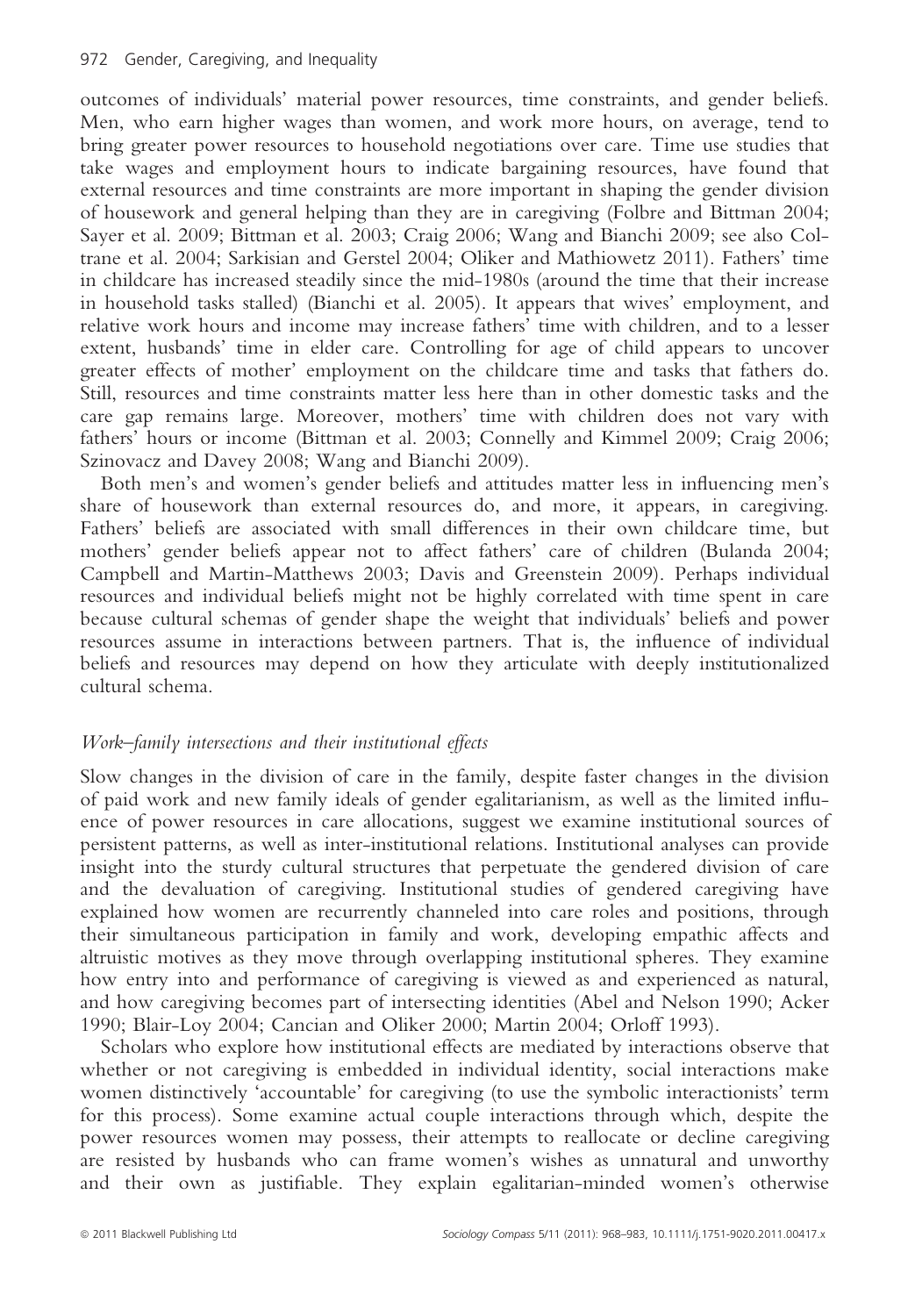unexplainable deference and rationalization in assuming primary responsibility for caregiving (Deutsch 1999; DeVault 1991; Ridgeway 2009; Walzer 1998).

The 19th century gender ideals that were institutionalized in changes in both family and work centered on the moral-emotional dyad of caring mothers and providing fathers. Since that time, and despite significant changes in paid work and family participation and new ideas about men and women as sharers of parenting and breadwinning, most people believe in women's distinctive and natural capacities for primary parenting, especially for younger children. Such beliefs are shared even by role-reversing fathers who stay home full time with children, and fathers who substantially share parenting roles (Deutsch 1999; Doucet 2009; Walzer 1998). In accounting for gendered care among various groups, Hochschild (2003), Blair-Loy (2004), and Gerson (2002) move beyond the typical cognitive framing of institutional rules and norms, to emphasize the emotional power of deep moral schemas that accompany or constitute the cognitive elements of institutional influence on care (see also DeVault 1991; Walzer 1998).

Conflicts affecting gendered care may be within or between work and family institutions. The broad field of work and family studies is anchored by studies of inter-institutional role conflict (Bianchi and Milkie 2010). Conflict may also be intra-institutional. Studies suggest that when intra-institutional norms about care conflict, norms tied to gender inequality often win. For example, familial norms of filial obligation, focused on bloodline children (often, eldest sons) and gendered norms of female care conflict when husbands' elder parents need care, but gender frequently prevails. Filial norms appear to lessen gendered care of elders when husbands' female siblings are not available, but elder care is more gendered when there are sufficient numbers of nearby female siblings. Ethnic traditions of elder-son obligations to care often give way to expectations of care by daughters and daughter-in-laws in contemporary communities (Schultz Lee 2010; Szinovacz and Davey 2008).

### Work–family intersections and class patterns of gendered care

Institutions are not automatically self-maintaining. Men and women both carry and resist institutional influences. Sociologies of work and family explore how resource distributions, social networks, and non-familial institutions influence patterns and institutions of gendered care. The effects can ramify cultural structures, diversify and alter them, or de-institutionalize them. The best of these studies illuminate the mediating mechanism of couple interactions. In studies of care, patterns of action that resist institutional influences are well drawn in class contexts.

Blair-Loy (2004), studying high-status executive mothers portrays one group committed to 'family devotion schemas', the gendered moral-institutional frameworks that shape careover-work decisions, even among those whose power resources exceed their husbands. A second group commits to 'work devotion schemas', the moral frameworks of their highstatus occupations. Each group acts more strategically in the less morally invested institutional sphere. Qualitative studies of the division of childcare also examine how actors draw on resources associated with class or occupational characteristics to counter institutional influences. Employed working-class wives and husbands interviewed by Deutsch (1999) and Shows and Gerstel (2009) work alternate shifts to save childcare costs, and wives use power linked to their relatively high wages to recruit husbands to childcare.

These studies suggest that the activity of caregiving, rather than institutional effects on care, produces fathers' emotional investment in sharing, and may reshape their orientation to work. In contrast, among the highly educated couples Deutsch (1999) interviews, who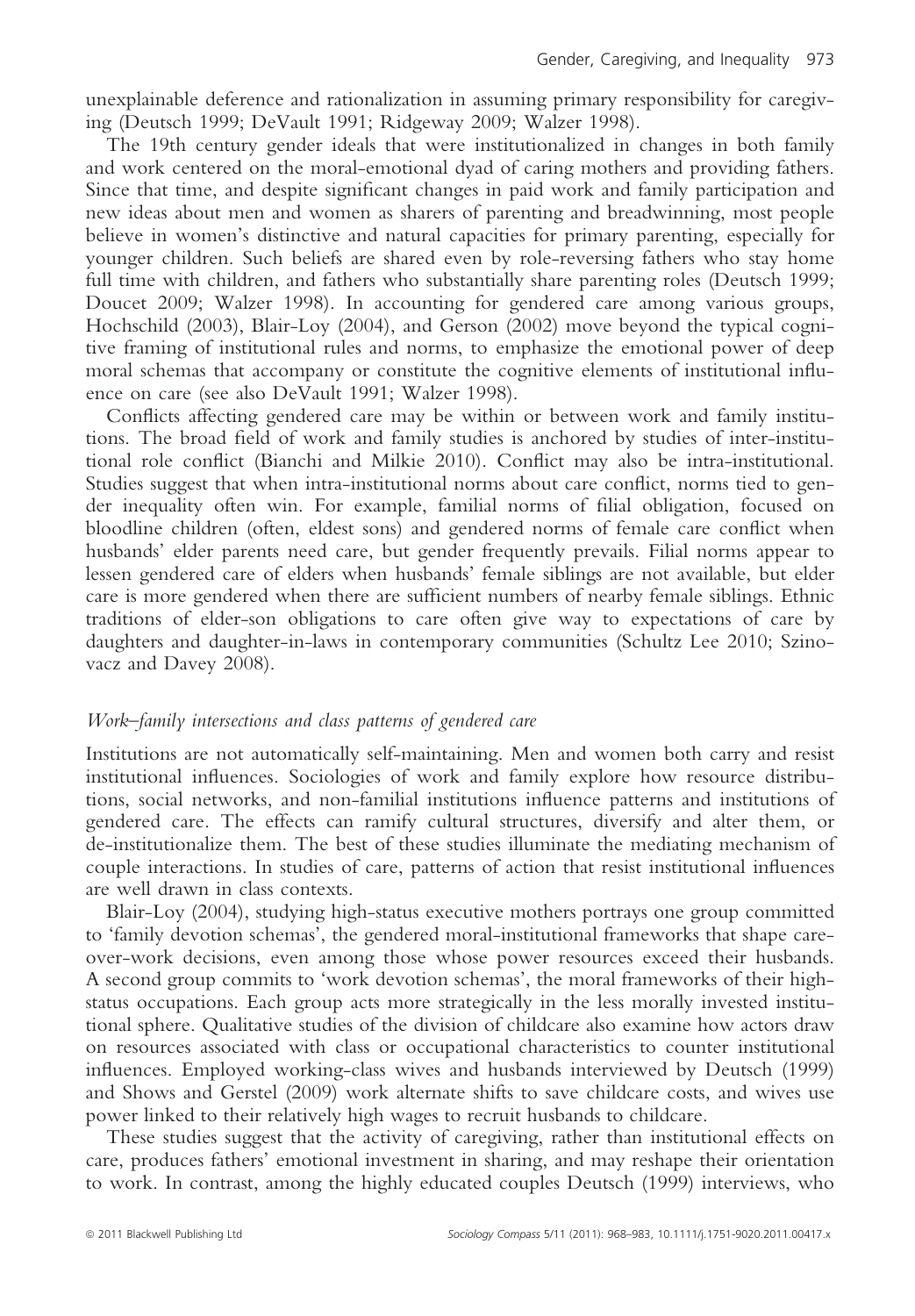already share childrearing, women appeal to newer and not yet fully institutionalized values of marital equality and fairness to maintain sharing; those who fight over tasks rather than principles do not become sharers. The implication of these studies is that distinctive class subcultures of involved fathering and masculinity may evolve – or that involved fathering and new models of masculinity may become institutionalized, but along distinctive class routes.

## Institutionalized family patterns shape the workplace

Sociologists often explain the persistent gender inequality in workplaces by intersecting institutional practices at home and work. England links different family institutional patterns to the gender wage gap and to job segregation. Institutional patterns of gendered childcare have entrenched a 'mommy gap' in wages that accounts for much of the gender gap; while gendered child socialization (overt and tacit lessons by parents and peers), historically and contemporarily, contribute to gender segregated jobs (England 2005b). Acker (1990) theorizes that contemporary institutionalized meanings of 'worker' and 'workday' embody the 19th-century-breadwinner male workers whose families were cared for by their wives. In the aftermath of decline in the breadwinner-caregiver family ideal, the taken-for-granted gender-neutral criteria of good workers marginalizes reproductive bodies and anyone with caregiving responsibility. Skill criteria correspond with wages in jobs not identified as care work better than they do in jobs that are (England et al. 2002). Maternity rather than parental leave benefits reinforce workplace gender inequality, but workplaces continue to institutionalize gendered care even when they offer family-friendly benefits, as long as promotable workers must work long hours (Morgan 2008). When only mothers resist the time demands of work, as when they leave the workforce or work part time during parenting years, this contributes to a world of gendered care and work.

# A dystopian projection of equally gendered care

It is nonetheless conceivable that workplaces are the engines of the de-institutionalization of gendered care because they have been so consistently resistant to workers' needs to care outside the workplace. Family patterns have historically adapted to the pressures of changing economies, and there are relatively few examples of the reverse. Lareau shows how 'concerted cultivation' deploys cultural capital for affluent children's competitiveness at school and work, but their parents do not appear to resist the time demands of greedy workplaces (Jacobs and Gerson 2004; Lareau 2003). Given the time constraints in families where all adults are employed, it is plausible that, over time, gender inequalities in parental care will decline as mothers' time with children and frail elders becomes more similar to men's. As with housework, the gender gap in care could decline as fathers do somewhat more care while mothers do considerably less. It is plausible that as family moral commitments become widely unrealizable, ideals and standards of good care would decline (Hochschild 1995; Oliker 2002). In the absence of big changes in father care, this dystopia seems plausible given the power of work institutions over family.

## State policies and gendered care

European welfare states have institutionalized principles of social care in ways that have tended to make their care-supporting policies resistant to fiscal attack. Family policies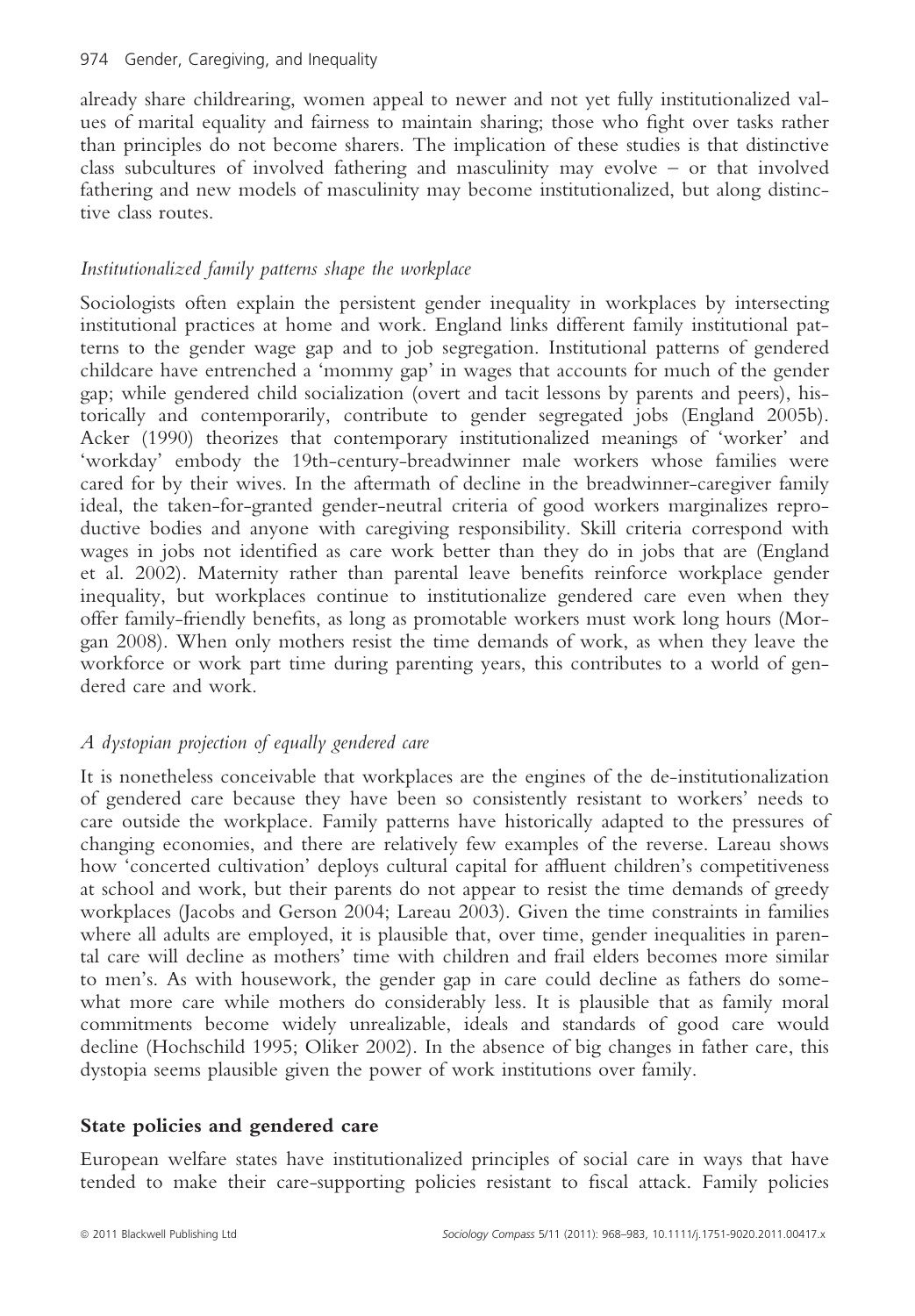buffer families in the marketplace, preserve a space for care by supporting leaves for parents and other caregivers, and subsidizing health and paid care as well. Paid leave, subsidized and regulated child and elder care, and child allowances, have given families considerable flexibility to arrange good care, and moved single mothers out of poverty (Sainsbury 1994). Nonetheless, their effects on gender differences in care, at home and in the workplace, and on women's social equality have been limited and the limits have persisted over decades. Women take much longer leaves and are much more likely than men to move into part-time work after leave (Morgan 2008). State benefits have not matched market rewards for non-carers enough to greatly change men's care patterns; women's part-time work hardens gender-segregated employment patterns, making segregation and glass ceilings at work more extensive in generous welfare states than in the United States. The few studies on the topic suggest that the availability of extensive leave (beyond six paid months, an amount US parents can only dream of) is associated with greater gender inequality (Bergmann 2008; Morgan 2008).

Comparative work on welfare states and gender usually separates European welfare states' relatively longstanding and generous regimes of family and care supports from the more market-oriented systems of care provision in English-speaking countries, with the United States occupying the extreme end of ungenerous nations. O'Connor et al. (1999) treat English-speaking nations' policy regimes, showing how care provision differentiates nations in which markets appear to have a similar relationship to state welfare provision. Gornick and Meyers (2009) focus their comparative policy analysis on the sources and effects of particular gendered policies and policy regimes, especially those that may support both caregiving and gender equality.

Care policy scholars are increasingly pressed to take account of women's persistent choices favoring time with children over employment advantage, many of whom see doing so as fully voluntary and affirmative. Hakim (1996) argues that there is fundamental diversity in women's aspirations regarding employment and caregiving, and that policy should support different care-work arrangements. Her critics argue that we cannot interpret choices as fully voluntary when made amid ramifying structures of constraint, including male power in couples.

In a lively 2008 debate in Theory and Politics, Gornick and Meyers (2008) suggest that we would do best to use a dual earner⁄ dual caregiver model and support both familial and substitute care and also give men incentives to become both carers and earners. No country yet has adopted all of the policies they think necessary, but some have come close. Bergmann (2008) responds that policies that enable inequality in family care and part-time work, even if aimed particularly at men, are now and will be used so disproportionally by women, that they will cement gender social equality for the long run. Bergmann advocates state-supported, high-quality substitute care and employmentfocused strategies of gender equality that give women more power in the family to negotiate the division of labor. Folbre (2008) discourages hesitations based on the negative effects on gender equality of popular family-friendly policies, arguing that the likely alternative is a constriction of care (see my dystopian prediction above). In addition, she argues, a focus only on substitute care will be unable to mobilize political support. Morgan (2008) marshals data on the effects in Europe of various care and work reforms. She responds that one must take account of the mixed goals that produce policy and that the politics of policy matter a great deal to its long-run impact on equality. Unless countries create powerful incentives for fathers to take leave, or care mandates (like requiring that parents share leaves), the result is not likely to be gender equality. Morgan suggests emphasizing the provision of care services, and moving carefully and strategically in the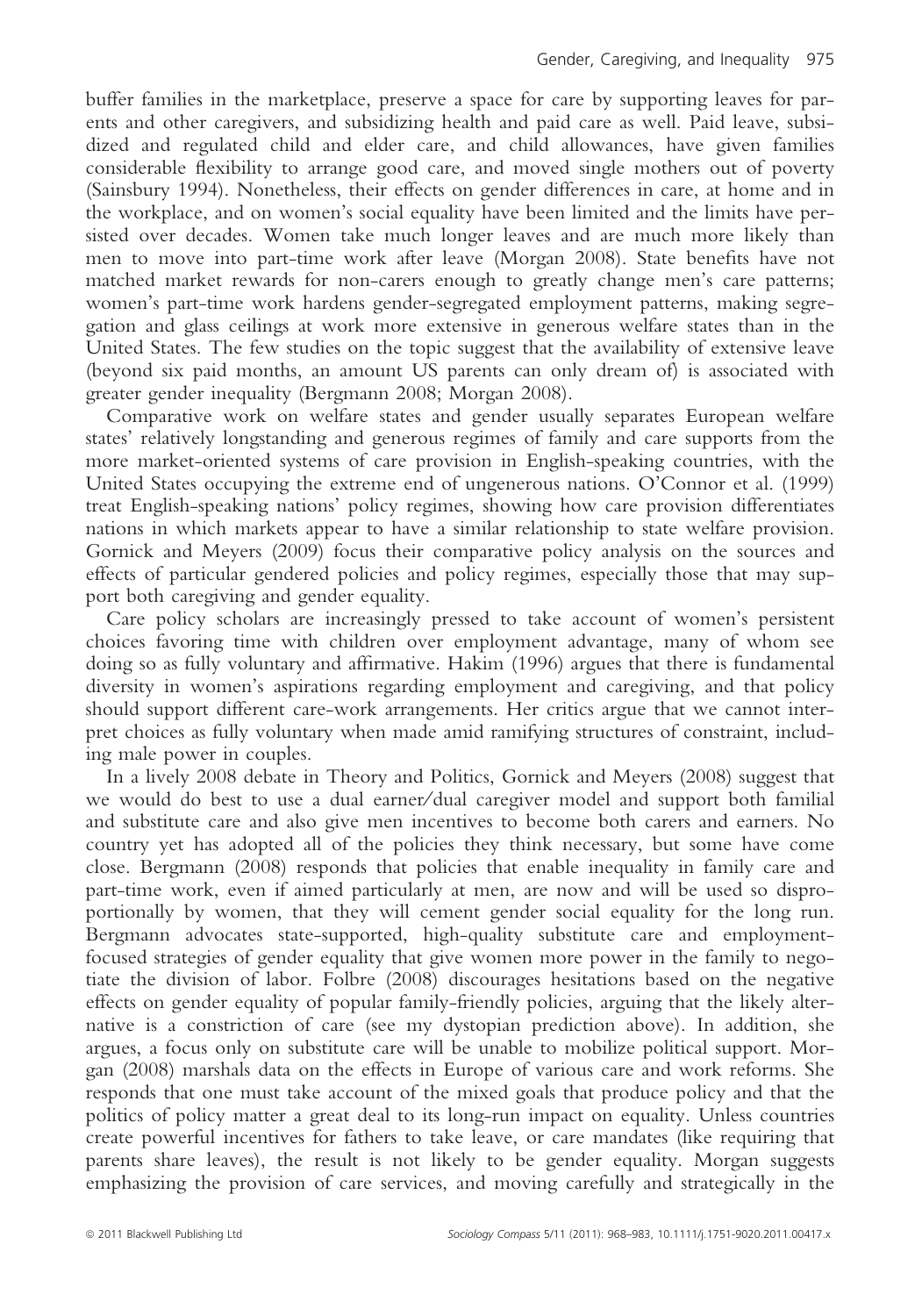directions of leave and part-time work, since the latter, even when widely available to fathers, have not been widely used. Brighouse and Wright (2008) suggest, though without supportive data, how small changes in fathers' behavior may have big effects on norms of father care.

While US government support for caregiving has long been meager in comparison with European nations, the United States has been an international model of mandating work over care for poor single mothers. Institutional recognition of the value and time involved in mother work was built into the early 20th century reforms establishing a safety net for single-mother families and its predecessor, mothers' pensions (Gordon 1994; Skocpol 1992). Nonetheless, a century of worry about idleness among the poor and disincentives to marriage, and decades of increases in mothers' workforce participation, culminated in the 1996 federal law abolishing Aid to Families with Dependent Children, and its replacement with benefits that are contingent on mandatory employment (see Collins and Mayer 2010). Though some states implemented this law with subsidies for paid childcare, one of the last laws institutionalizing poor parents' access to caregiving has been replaced by policy that supports only employment as grounds for safety-net support. In this respect, it parallels other programs of social insurance by making employment the requirement for eligibility. Social Security and Unemployment Insurance prominently establish citizenship recognition and rewards for paid work, while unpaid care workers gain only as dependents of entitled employed citizens (Meyer and Herd 2007). It may be reasonable to expect that the same political indifference to caregiving will greet the family-friendly policy efforts that made some progress in the decades before the current economic crisis.

## The organization of paid work

Studies of caregiving are infrequent in the sociological literature on organizations, work and professions, and worker organizing, but they are rich with ideas and important. Most have relied on ethnographic methods, which will allow care theorists to identify how organization, work, and movement frameworks need to be revised in order to take account of the particularities of caregiving work. For example, Uttal (1997) recounts mothers' concerns about their children's experience of racial and cultural denigration in childcare settings. Book-length ethnographies by Nancy Foner (1995) and Timothy Diamond (1992) illuminate care relations and authority relations in nursing homes; they generate ideas about the organization of care work that a later cohort of service work scholars have explored. But quantitative studies in the sociology of work have also been critical, for example, England and Folbre's 2002 findings demonstrating the wage penalty associated with care work, in comparison with occupations requiring similar skills and effort.

Service work has finally become a central focus in the study of work and organizations. In that context, ideas from studies of services, emotion work, and care work, have mingled and enriched each field. Steven Lopez' theoretically rich and closely observed research in nursing homes illuminates organizational strategies, like 'mock routines', that hide the contradictions among regulation, time availability, and tasks of care. Contradictions result when government mandated care tasks cannot all be done profitably, not to mention humanely, by minimal staffs. And only health tasks, not comforting conversation, are mandated. Lopez argues, however, that profitability and efficiency do not necessarily prohibit good care, and care receivers interests are not necessarily counter-posed to the wage interests of workers (Lopez 2006, 2007, 2010) This argument is similar to the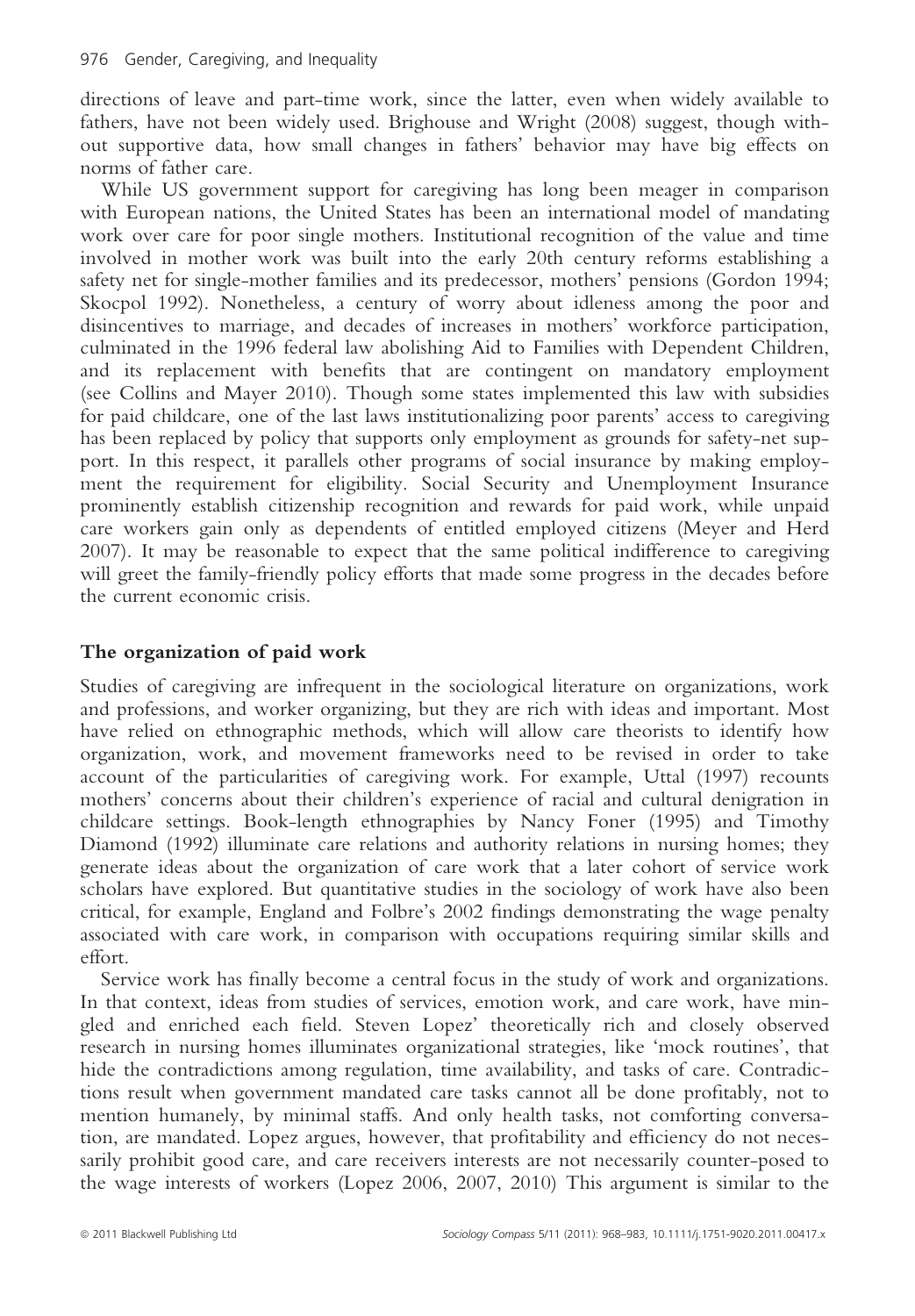one Ungerson (1997) and Zelizer (2005) make when they maintain that paying unpaid caregivers (for example, the relatives of disabled people) does not necessarily undermine caring motives and the quality of care.

Analysts of what Hochschild (1983) labeled 'emotion work' now explore how paid work that draws on emotions, even when emotions are required, can be self-expressive or self-expansive as well as exploitive (Wharton 1999, 2009). Lopez (2010), like Cancian (2002), suggests that both the interests of care workers and their caring labors are sometimes achieved not only against the interests and structures of care organizations but also by means of managerial and organizational supports. These conclusions may best fit high-quality and expensive settings that are more likely to admit study by sociologists, but they indicate strategic possibilities for good paid care. Analyzing transnational flows of care work, as well as the work–family relations among migrant care workers, Hochschild (2003), Parreñas (2003), and Hondagneu-Sotelo (2001) show both the sense of exploitation and gratifying emotions among migrant care workers in receiving countries, and, in the same women, the emotional burdens of exiting maternal care in sending countries.

High rates of caregiver turnover and worker dissatisfaction affect both labor shortages and the quality of care giving (Clarke-Stewart and Allhusen 2005; Diamond 1992). Studies of nursing homes reveal the impact on care work of low pay and mobility prospects, and of the deep conflicts and hostilities between professional and low-tier care workers, who divide the care of the same bodies and spirits (Diamond 1992; Foner 1995; Roscigno et al. 2009; Stone 2000). All of these problems affect the emotional management of ambivalence inherent in care work. Studies also identify how care crises involving short staffing in nursing homes are tied to care crises at home (for example, when a child is ill) for a labor force with high numbers of single mothers (Dodson and Zincavage 2007).

Nursing home studies also illuminate the asymmetric burden of racism borne by caregivers, mostly racial minority or immigrant, inflicted by care receivers and supervisors, most of them White (Diamond 1992; Dodson and Zincavage 2007). Glenn (2010) assembles a sociological-historical account of how low-tier health care work became the domain of the poor, racial minorities, and immigrants, and how the low status of the work and that of the workers is recurrently and mutually reinforcing. She shows how this history along with fiscal pressures toward de-institutionalizing health and elder care, mandatory work in welfare reform, and the gendered global circuits of care work have converged to determine the rock-bottom wages and the hyper-exploitive working conditions of home health workers. Uttal (1997), Uttal and Tuominen (1999) treat issues of race in childcare. Tuominen's (2003) study of family childcare workers shows how the low-wage labor markets of racial minority and immigrant mothers, rather than their own beliefs about maternal domesticity, channel them into this lowest-wage tier of childcare. It is one of the few studies that examines networks and routes of recruitment to care work.

There are few empirical studies of political groups and coalitions advocating for care and care workers, but those that do show how organizers confront workers' sense of the conflict between their caregivers' commitment to consistent care for care receivers and their labor interests in organizing for wages and benefits (Tuominen 2003; Macdonald and Merrill 2002; Lopez 2004). The underlying structural conflict between expanding care and rewarding caregivers, identified by England and Folbre (2002), is evident in these accounts. Jill Quadagno (2010) offers an analysis applicable to the macro-institutional field confronted by anyone who would reform low-tier care work. In an article about health care reform, but applicable to imagining any broad movement of care reform, Quadagno draws our attention to the relations among care organizations, those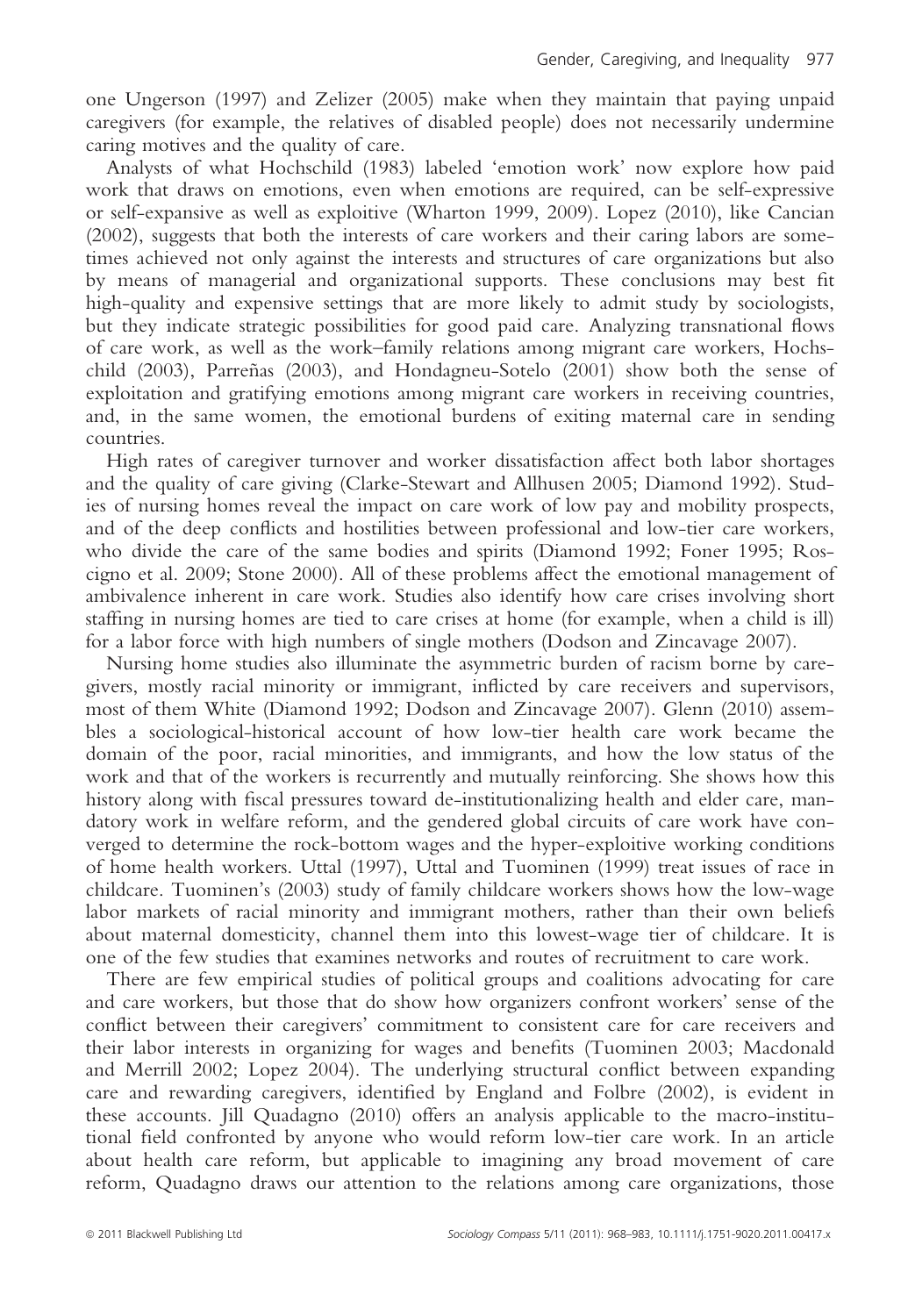that finance them, and their embedment in the ''institutional logics and distributional principles that restructure class relations in specific ways'' (126).

#### Questions for future research

I identify here a few issues for future research, related to the literature I have reviewed. I think we need deeper examination of the mechanisms of institutional effects on caregiving. Quantitative studies that measure individual resources and beliefs may not sufficiently capture institutional or couple-interactional effects on the gendering of care. Qualitative studies have identified the institutional elements in individuals' accounts and rationales. These studies are rich, but by relying on individual accounts, they cannot closely observe the interactions of power and moral influence that carry or subvert institutional effects. Though we frequently presume that interactions are the mechanism of structural and cultural influences, we have little scholarship that systematically explores relations of caregiving at the interactional level. The interactional transmission or subversion of institutional effects in caregiving will probably be best observed inside families, but interviews with couples, as well as lab experiments and surveys of couples have been fruitful (Glick and Fiske 1999; Ridgeway 2009; Ridgeway and Correll 2004; Zipp et al. 2004).

If the division of care work at home is critical for imagining a future of both gender equality and plentiful caregiving, then research on the processes by which fathers become more involved in caregiving remains central. The often unarticulated assumption behind policy strategies for increasing fathers' care work is that incentives facilitate care, and then those who do caregiving will develop caring affects, gratifying bonds, identification with care, and the internally motivated choice of sacrifices for caregiving. Qualitative studies supply some supportive qualitative evidence (Coltrane 1996; Deutsch 1999; Risman 1987; Shows and Gerstel 2009; Walzer 1998). On the other hand, we have plentiful evidence linking various kinds of primary caregiving to depression, stress, the experience of work–family conflict, and lifetime costs to income and mobility. Research on the links between doing caregiving and wanting to could enrich private and public strategies to increase father care.

The evidence we do have on whether doing caregiving increases caring motives suggests we should more fully explore the consequences of social class and marital power for the spread of this 'do-then-feel' dynamic. Though ideals of involved fathering appear to be spreading across classes (Waller 2010), qualitative studies described above suggest that among the non-affluent, employed mothers' economic power and family income constraints push fathers into care work. In doing caregiving, non-affluent fathers develop caring motives, at least partly because these men experience less conflict than affluent men do between the rewards of work and care (Deutsch 1999; Shows and Gerstel 2009). Time use studies are adaptable to this purpose, if they include subjective measures (which few large-scale time studies do), but longitudinal approaches are needed.

The practical question of how to raise the status and wages of low-tier care work is especially pressing as we face deepening care labor shortages. Existing shortages should burgeon with the aging of the population and the continuing advances in women's higher education. Shortages theoretically portend higher wages, but nursing homes appear to be increasingly hiring immigrants, including male immigrants, to fill positions, so caregiving labor markets may not tighten and raise wages. In the recent past, urgent need motivated some states to offer 'pass-through' wage supplements to front-line care worker wages, even in the private sector, but because of fiscal crises, states may no longer be the best legislative targets for subsidizing caregiver wages. Sociologists can contribute a great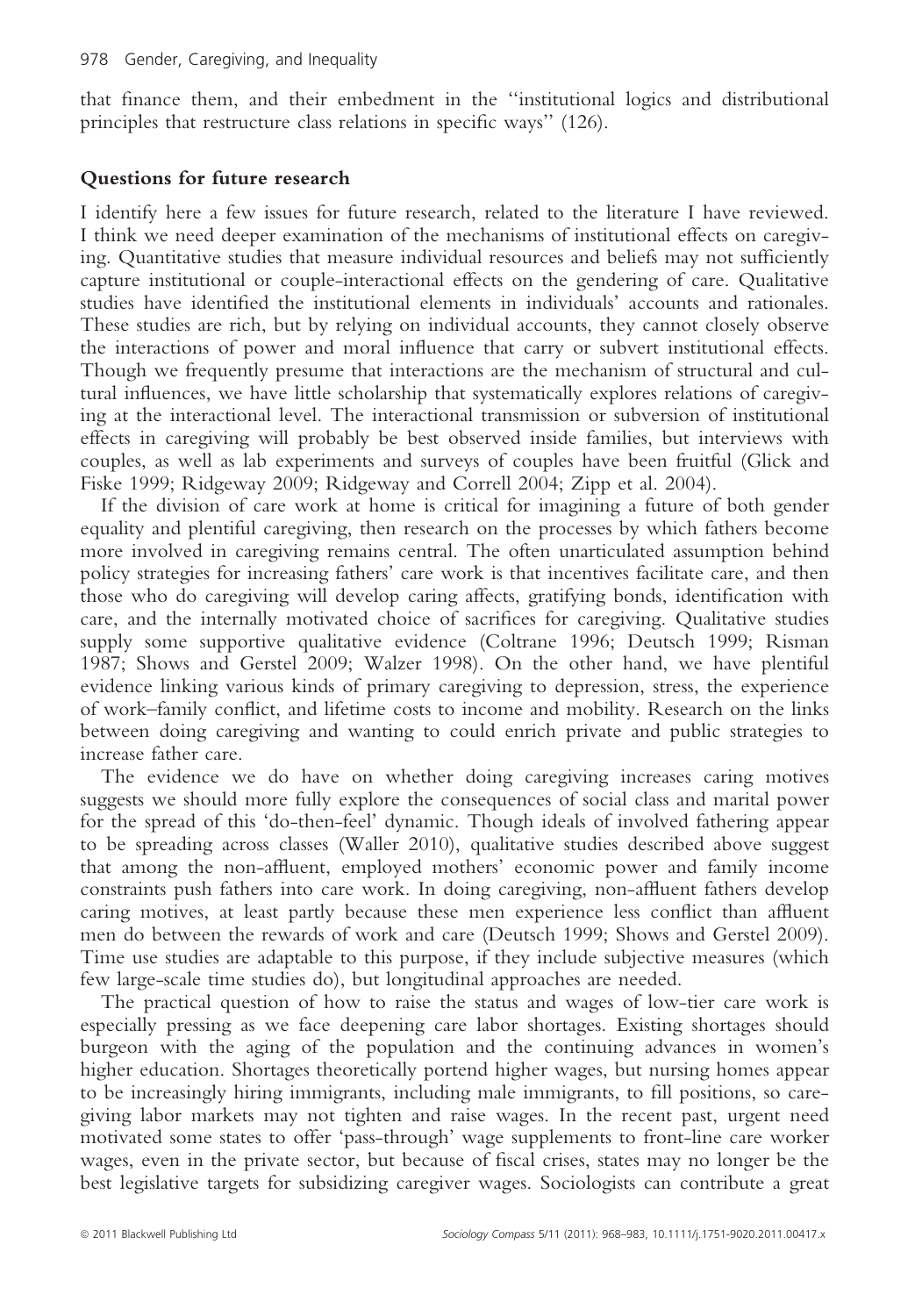deal to understanding the ideological sources of wage setting, strategies of union organizing and social movements, organizational sources of workplace dynamics, and the construction of skills in occupations. Hopefully, the scholarly turn toward service work will spark more curiosity about paid care work.

Under pressures of demographic changes that shrink pools of unpaid caregivers and plunge baby boomers into need and possibly, the political position to demand care reform, and with family changes pulling men into caregiving, the potential for a broadbased care movement may develop (Cancian and Oliker 2000). Social movement studies of moral movements unrelated to caregiving might offer ideas to scholars who want to understand how successful movements draw widespread values into new articulation with institutional and political resources. And feminist scholars can explore how women's interests have been deployed or submerged in movements with multiple aims.

In the end, we must imagine a politics of care for the United States that can mobilize political support, taking account how our political institutions differ from those in Europe. The question of what combination of care-friendly policy could, even over a long-term, increase gender equality needs theoretical specification and empirical study. In the meantime, scholars should be circumspect about the policy recommendations with which they end studies of care. An effective and sustained feminist politics cannot afford casual prescription about what may be a deeply entrenched opposition between a caring and a gender egalitarian society. We need thoroughgoing studies of politics and policy, capable of accounting for the possibility that popular concern about the constriction of care may be, at this moment, deeper than concern about women's equality. Paula England (2005a,b) concludes her synthetic review of scholarship on care with a caution that using causal theory to form policy strategies requires much more empirical elaboration. I take this as both a call for empirical studies of care and for circumspection in formulating policy agendas.

Sociologists have contributed distinctive insight into the broad field of patterns that link caregiving and gender inequality. At its present stage of development, scholarship in this arena may be best advanced by empirical research in many directions, which will bear on and generate theory. I have advocated more empirical work, especially in the area of institutions, organizations, work, and policies for care in relation to gender inequality. Work on the mediating role of interactions may illuminate relations of power and of cultural and institutional change. We may have most to gain by pressing scholarship on care into frameworks and debates outside gender scholarship, into broader studies of institutions, organizations, social networks, social psychology, and fields that study the dynamics of commitment and change. By this, I mean both drawing on the work of others in these fields, and importantly, participating in critical exchanges with scholars in them who are not studying gender or care.

### Short Biography

Stacey Oliker is Associate Professor of Sociology and Urban Studies at the University of Wisconsin-Milwaukee. Her book Best Friends and Marriage: Exchange Among Women (1989, University of California Press) was a finalist for the American Sociological Association Jessie Bernard Award. Gender and Caregiving, co-authored with Francesca Cancian (2000, Rowman and Littlefield), examines the dynamics of gender, caregiving, and social inequality across institutions. She has also written about welfare reform, families during welfare reform, a sociology of friendship and individualism, and gendered time use in adult caregiving. Currently, she is studying how nursing assistants in nursing homes balance care work at home and on the job. Oliker received her PhD from UC Berkeley.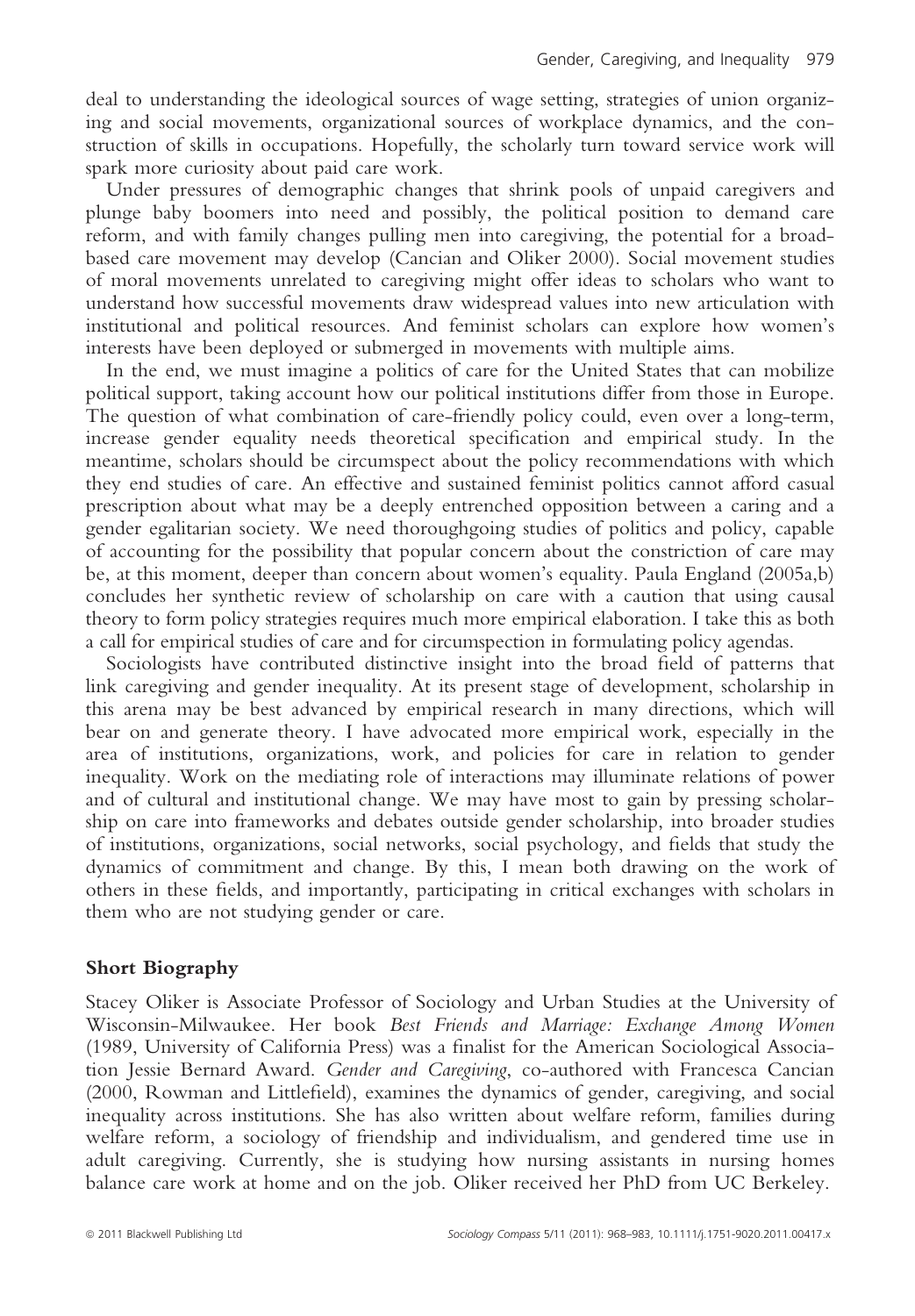#### Note

\* Correspondence address: Stacey Oliker, P.Bo. Box 413, Milwaukee, WI 53201, USA. E-mail: stacey@uwm.edu

#### References

- Abel, Emily K. and Margaret K. Nelson (eds). 1990. Circles of Care. Albany, NY: State University of New York Press.
- Acker, Joan. 1990. 'Hierarchies, Jobs, Bodies: A Theory of Gendered Organizations.' Gender & Society 4(2): 139– 58.
- American Time Use Study. 2009a. Caring and Helping Household Members. U.S. Bureau of Labor Statistics. [Online]. Retrieved on 26 August 2011 from: http://www.bls.gov/tus/current/carehh.htm.
- American Time Use Study. 2009b. Caring and Helping Nonhousehold Members. U.S. Bureau of Labor Statistics. [Online]. Retrieved on 26 August 2011 from: http://www.bls.gov/tus/current/carenonhh.htm.
- Bem, Sandra L. 1993. The Lenses of Gender. New Haven, CT: Yale University Press.
- Bergmann, Barbara R. 2008. 'Long Leaves, Child Well-being, and Gender Inequality.' Politics and Society 36(3): 350–9.
- Bianchi, Suzanne M. and Melissa A. Milkie. 2010. 'Work and Family Research in the First Decade of the 21st Century.' Journal of Marriage and Family 72(3): 705–25.
- Bianchi, Suzanne, Vanessa R. Wight and Sara Raley. 2005. Maternal Employment and Family Caregiving: Rethinking Time with Children in the ATUS. Paper presented at the ATUS Early Results Conference, Bethesda, MD, 9th December.
- Bittman, Michael, Paula England, Liana Sayer, Nancy Folbre, and George Matheson. 2003. 'When does Gender Trump Money? Bargaining and Time in Household Work.' American Journal of Sociology 109(1): 186–214.
- Blair-Loy, Mary. 2004. Competing Devotions: Career and Family among Women Executives. Cambridge, MA: Harvard University Press.
- Boydston, Jeanne. 1990. Home and Work: Housework, Wages, and the Ideology of Labor in the Early Republic. New York: Oxford University Press.
- Brighouse, Harry and Erik O. Wright. 2008. 'Strong Gender Egalitarianism.' Politics and Society 36(3): 360–72.
- Brody, Elaine M. 2003. Women in the Middle: Their Parent-Care Years. 2nd edn. New York: Springer Publishing.
- Bulanda, Ronald E. 2004. 'Paternal Involvement with Children: The Influence of Gender Ideologies.' Journal of Marriage and Family  $66(1)$ : 40-5.
- Campbell, Lori D. and Anne Martin-Matthews. 2003. 'The Gendered Nature of Men's Filial Care.' Journals of Gerontology Series B: Psychological Sciences and Social Sciences 58B(6): S350.
- Cancian, Francesca. 2002. 'Paid Emotional Care.' Pp. 136–48 in Care Work: Gender, Labor, and the Welfare State, edited by Madonna Harrington Meyer. New York: Routledge.
- Cancian, Francesca and Stacey Oliker. 2000. Caring and Gender. Walnut Creek, CA: Rowman and Littlefield, Altamira Press.
- Clarke-Stewart, Alison and Virginia D. Allhusen. 2005. What We Know about Childcare. Cambridge, MA: Harvard University Press.
- Collins, Jane L. and Victoria Mayer 2010. Both Hands Tied: Welfare Reform and the Race to the Bottom in the Low-Wage Labor Market. Chicago, IL: University of Chicago Press.
- Coltrane, Scott. 1996. Family Man: Fatherhood, Housework, and Gender Equity. New York: Oxford University Press.
- Coltrane, Scott, Ross D. Parke, and Michele Adams. 2004. 'Complexity of Father Involvement in Low Income Mexican American Families.' Family Relations 53(2): 179–89.
- Connelly, Rachel and Jean Kimmel. 2009. 'Spousal Economic Factors in ATUS Parents Time Choices.' Social Indicators Research 93: 147–52.
- Craig, Lyn. 2006. 'Children and the Revolution: A Time-Diary Analysis of the Impact of Motherhood on Daily Workload.' Journal of Sociology 42(2): 125–43.
- Damon, William, Richard M. Lerner, and Nancy Eisenberg (eds). 2006. Handbook of Child Psychology, 6th edn. New York: John Wiley and Sons.
- Davis, Shannon N. and Theodore N. Greenstein. 2009. 'Gender Ideology: Components, Predictors, and Consequences.' Annual Review of Sociology 35: 87-105.
- Deaux, Kay and Abigail J. Stewart. 2001. 'Framing Gender Identities.' Pp. 84–97 in Handbook of the Psychology of Women and Gender, edited by R. Unger. New York: John Wiley.
- Deutsch, Francine. 1999. Halving It All: How Equally Shared Parenting Works. Cambridge, MA: Harvard University Press.
- DeVault, Marjorie L. 1991. Feeding the Family: The Social Organization of Caring as Gendered Work. Chicago, IL: University of Chicago Press.
- Diamond, Timothy. 1992. Making Gray Gold: Narratives of Nursing Home Care. Chicago: University of Chicago Press.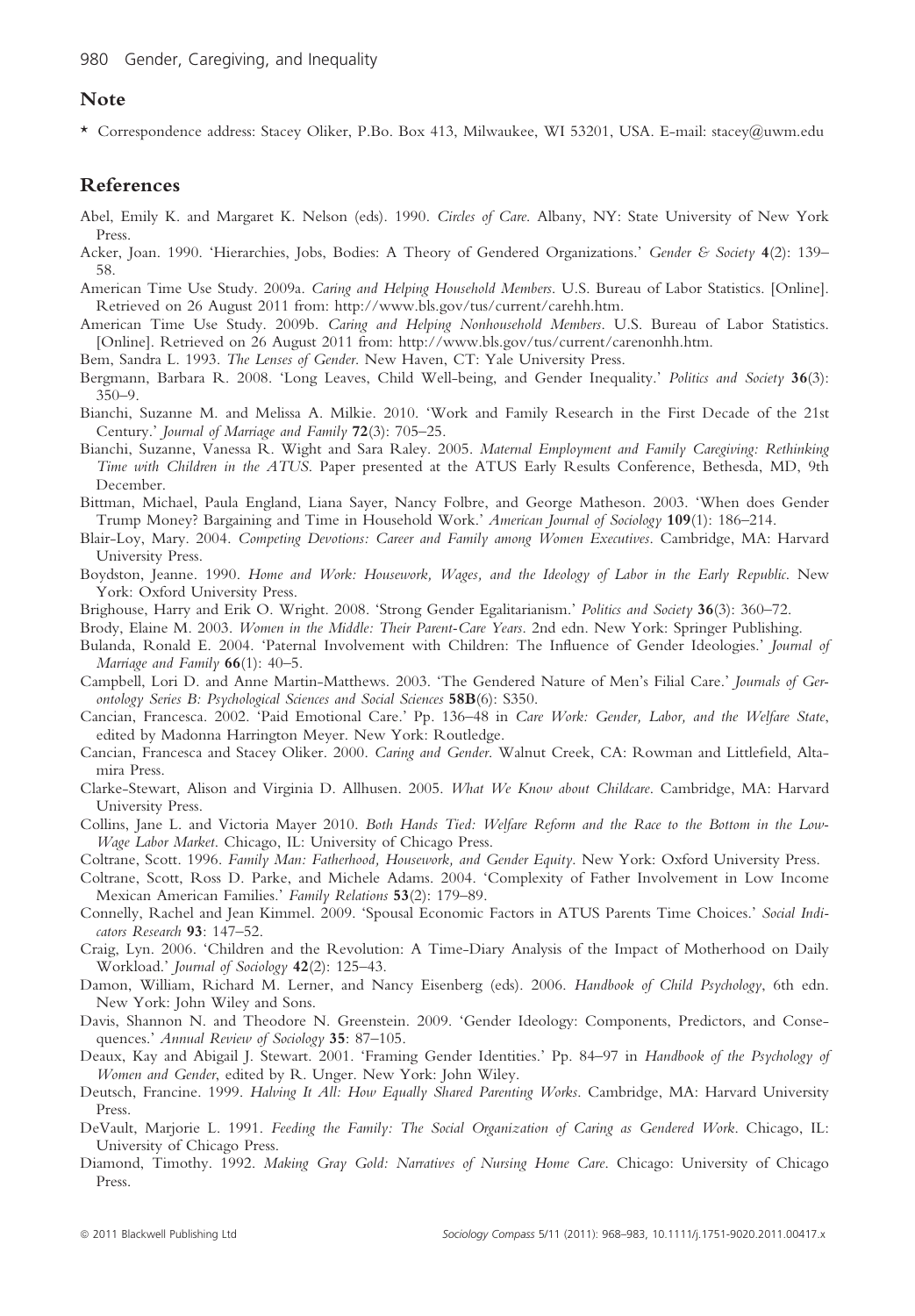- Dodson, Lisa and Rebekah M. Zincavage. 2007. 'It's Like a Family: Caring Labor, Exploitation, and Race in Nursing Homes.' Gender & Society 21(6): 905–28.
- Doucet, Andrea. 2009. 'Dad and Baby in the First Year: Gendered Responsibilities and Embodiment.' The Annals of the American Academy of Political and Social Science 624: 78.
- England, P. and Nancy Folbre. 2002. 'Care, Inequality, and Policy.' Pp. 133–44 in Child Care and Inequality: Rethinking Carework for Children and Youth, edited by Francesca Cancian, Demie Kurz, Andrew S. London, Rebecca Reviere and Mary C. Tuominen. New York and London: Routledge.
- England, Paula. 2005a. 'Emerging Theories of Care Work.' Annual Review of Sociology 31: 381–99.
- England, Paula. 2005b. 'Gender Inequality in Labor Markets: The Role of Motherhood and Segregation.' Social Politics 12(2): 264–88.
- England, Paula, Michelle Budig, and Nancy Folbre. 2002. 'Wages of Virtue: The Relative Pay of Care Work.' Social Problems 49(4): 455–73.
- England, Paula and Barbara S. Kilbourne. 1990. 'Feminist Critiques of the Separative Model of Self: Implications for Rational Choice Theory.' Rationality and Society 2(2): 156–71.
- Finch, Janet and Dulcie Groves. 1983. Labour of Love: Women, Work and Caring. New York: Routledge.
- Fiske, Susan T., Daniel T. Gilbert and Gardner Lindzey (eds) 2010. Handbook of Social Psychology (5th edn). New York: Wiley.
- Folbre, Nancy. 2000. The Invisible Heart: Economics and Family Values. New York: New Press.
- Folbre, Nancy. 2008. 'Reforming Care.' Politics and Society 36(3): 373–87.
- Folbre, Nancy and Michael Bittman (eds) 2004. Family Time. New York: Routledge.
- Folbre, Nancy and Julie A. Nelson. 2000. 'For Love or Money Or both?' The Journal of Economic Perspectives 14(4): 123–40.
- Foner, Nancy. 1995. The Caregiving Dilemma: Work in an American Nursing Home. Berkeley, CA: University of California Press.
- Fraser, Nancy. 1994. 'After the Family Wage: Gender Inequality and the Welfare State.' Political Theory 22: 591-618.
- Gerson, Kathleen. 2002. 'Moral Dilemmas, Moral Strategies, and the Transformation of Gender: Lessons from Two Generations of Work and Family Change.' Gender & Society 16(1): 8-28.
- Glenn, Evelyn Nakano. 2010. Forced to Care: Coercion and Caregiving in America. Cambridge: Harvard University Press.
- Glick, Peter and Susan Fiske. 1999. 'Gender, Power Dynamics and Social Interaction.' Pp. 365–98 in Revisioning Gender, edited by Myra Marx Ferree, Judith Lorber and Beth B. Hess. Thousand Oaks, CA: Sage.
- Gordon, Linda. 1994. Pitied but Not Entitled: Single Mothers and the History of Welfare. New York: Free Press.
- Gornick, Janet C. and Marcia K. Meyers. 2008. 'Creating Gender Egalitarian Societies: An Agenda for Reform.' Politics and Society 36(3): 313-49.
- Gornick, Janet C. and Marcia K. Meyers (eds) 2009. Gender Equality: Transforming Family Divisions of Labor. New York: Verso.
- Hakim, Catherine. 1996. 'The Sexual Division of Labour and Women's Heterogeneity.' The British Journal of Sociology 47(1): 178–88.
- Held, Virginia (ed.) 1995. Justice and Care: Essential Readings in Feminist Ethics. Boulder, CO: Westview Press.
- Held, Virginia. 2005. The Ethics of Care: Personal, Political, and Global. New York: Oxford University Press.
- Hochschild, Arlie Russell. 1983. The Managed Heart. Berkeley: University of California Press.
- Hochschild, Arlie Russell. 1995. 'The Culture of Politics: Traditional, Postmodern, Cold-modern, and Warm-modern Ideals of Care.' Social Politics 2(3): 331-46.
- Hochschild, Arlie Russell. 2003. The Commercialization of Intimate Life: Notes from Home and Work. Berkeley, CA: University of California Press.
- Hondagneu-Sotelo, Pierrette. 2001. Domestica: Immigrant Workers Cleaning and Caring in the Shadow of Affluence. Berkeley, CA: University of California Press.
- Hyde, Janet S. 2005. 'The Gender Similarities Hypothesis.' American Psychologist 60(6): 581.
- Jacobs, Jerry A. and Kathleen Gerson. 2004. Work, Family, and Gender Inequality. Cambridnge, MA: Harvard University Press.
- Jepperson, Ronald L. 1991. 'Institutions, Institutional Effects and Institutionalism.' Pp. 143-63 in The New Institutionalism in Organizational Analysis, edited by Walter W. Powell and Paul J. DiMaggio. Chicago, IL: University of Chicago Press.
- Kittay, Eva. 1999. Love's Labor: Essays on Women, Equality and Dependency. New York: Routledge.
- Kittay, Eva Feder and Ellen K. Feder (eds) 2002. The Subject of Care: Feminist Perspectives on Dependency. Lanham, MD: Rowman and Littlefield.
- Lareau, Annette. 2003. Unequal Childhoods: Class, Race and Family Life. Berkeley, CA: University of California Press.
- Lewis, Jane (ed.) 1993. Women and Social Policies in Europe: Work, Family and the State. Hants, UK: Edward Elgar Publishing.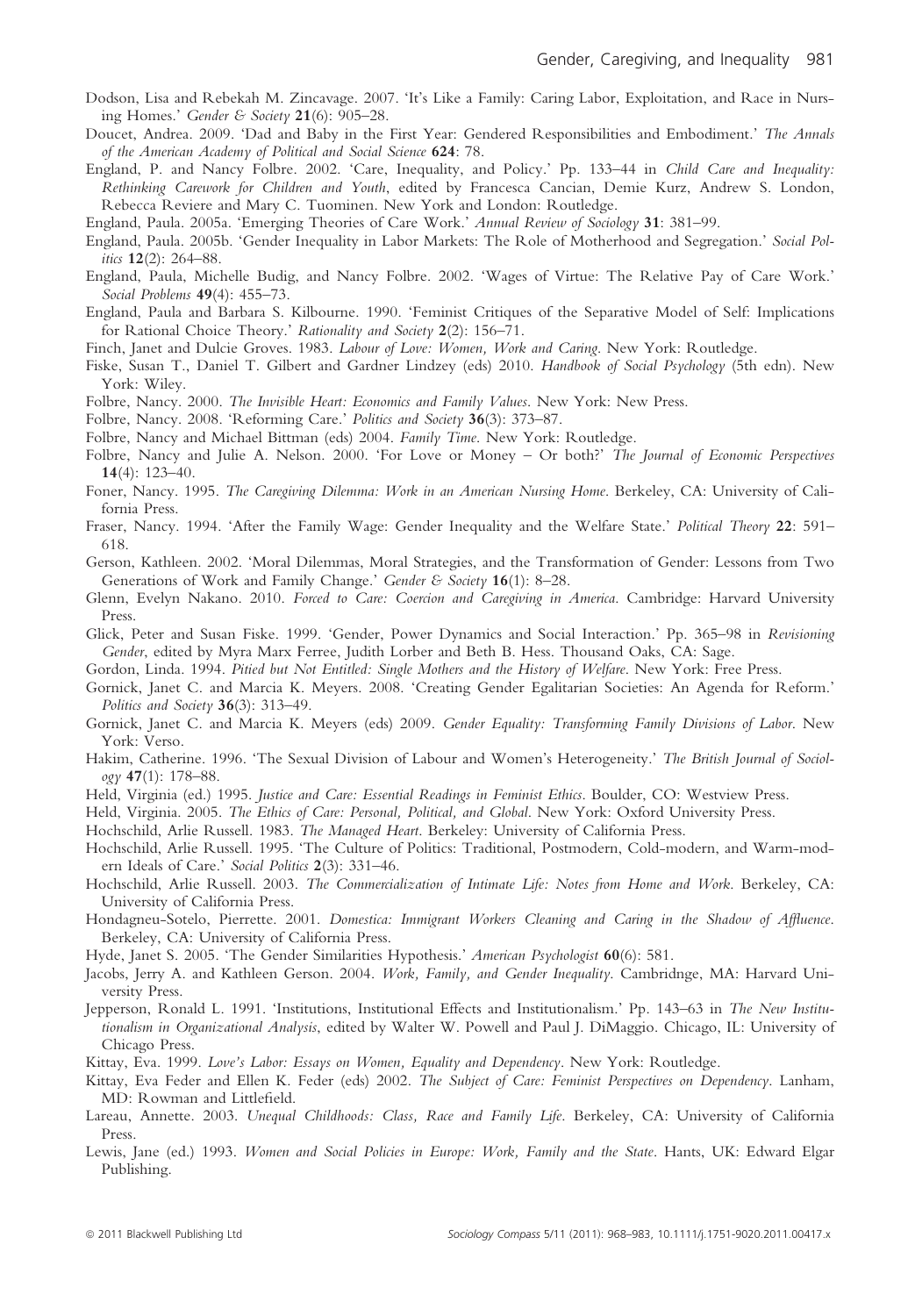- Lister, Ruth, Fiona Williams, Anneli Anttonen, Jet Bussemaker, Ute Gerhard, Jacqueline Heinen, Stina Johansson, Arnlaug Leira, Birte Siim, Constanza Tobio and Anna Gavanas. 2007. Gendering Citizenship in Western Europe: New Challenges for Citizenship Research in a Cross-n-National Context. Bristol, UK: Policy Press.
- Lopez, Steven 2004. Reorganizing the Rust Belt: An Inside Study of the American Labor Movement. Berkeley: University of California Press.
- Lopez, Steven H. 2006. 'Emotional Labor and Organized Emotional Care: Conceptualizing Nursing Home Care Work.' Work and Occupations 33(2): 133-60.
- Lopez, Steven H. 2007. 'Efficiency and the Fix Revisited: Informal Relations and Mock Routinization in a Nonprofit Nursing Home.' Qualitative Sociology 30(3): 225–47.
- Lopez, Steven H. 2010. 'Workers, Managers, and Customers: Triangles of Power in Work Communities.' Work and Occupations 37(3): 251–71.
- Lustbader, Wendy and Nancy R. Hooyman. 1993. Taking Care of Aging Family Members: A Practical Guide. New York: Free Press.
- Macdonald, Cameron and David Merrill. 2002. '''It Shouldn't have to be a Trade'': Recognition and Redistribution in Care Work Advocacy.' Hypatia 7: 2.
- Martin, Patricia Y. 2004. 'Gender as Social Institution.' Social Forces 82(4): 1249-73.
- Meyer, Madonna H. and Pamela Herd. 2007. Market Friendly or Family Friendly? The State and Gender Inequality in Old Age. New York: Russell Sage Foundation Press.
- Minz, Steven. 1998. Domestic Revolutions: A Social History of American Family Life. New York: The Free Press.
- Montgomery, Rhonda, Lyn Holley, Jerome Deichert and Karl Kosloski. 2005. 'A Profile of Home Care Workers from the 2000 Census: How it Changes What We Know.' Gerontologist 45(5): 593–600.
- Morgan, Kimberly J. 2008. 'The Political Path to a Dual Earner/Dual Carer Society: Pitfalls and Possibilities.' Politics and Society 35(3): 403–20.
- Noddings, Nell. 1984. Caring: A Feminine Approach to Ethics and Moral Education. Berkeley: University of California Press.
- O'Connor, Julia S., Ann Shola Orloff and Sheila Shaver. 1999. States, Markets, Families: Gender, Liberalism and Social Policy in Australia, Canada, Great Britain, and the United States. New York, Cambridge, and Melbourne: Cambridge University Press.
- Oliker, Stacey J. 2002. 'Challenges for Studying Care after AFDC.' Qualitative Sociology 23(4): 453–66.
- Oliker, Stacey and Nancy Mathiowetz. 2011. Gender and Structure in Caregiving for Adults: Time-Diary Evidence. Unpublished revision of paper presented at the ATUS Early Results Conference, Bethesda, MD, 2003.
- Orloff, Ann S. 1993. 'Gender and the Social Rights of Citizenship: The Comparative Analysis of Gender Relations and Welfare States.' American Sociological Review 58(3): 303–28.
- Parreñas, Rhacel S. 2003. 'The Care Crisis in the Philippines: Children and Transnational Families in the New Global Economy.' Pp. 39–55 in Global Woman: Nannies, Maids and Se Workers in the New Economy, edited by Barbara Ehrenreich and Arlie R. Hochschild. New York: Metropolitan Books.
- Quadagno, Jill. 2010. 'Institutions, Interest Groups, and Ideology: 2009 Reeder Award Paper.' Journal of Health and Social Behavior 51(2): 125–36.
- Reverby, Susan M. 1987. Ordered to Care: the Dilemma of American Nursing, 1850–1945. Cambridge: Cambride University Press.
- Ridgeway, Cecilia L. 2009. 'Framed Before We Know It: How Gender Shapes Social Relations.' Gender and Society  $23(2): 145-60.$
- Ridgeway, Cecilia L. and Shelley J. Correll. 2004. 'Motherhood as a Status Characteristic.' Journal of Social Issues 60(4):  $683-700$ .
- Risman, Barbara. 1987. 'Intimate Relationships from a Microstructural Perspective: Mothering Men.' Gender and Society 1: 6-32.
- Roscigno, Vincent J., Steven H. Lopez and Randy Hodson. 2009. 'Supervisory Bullying, Status Inequalities and Organizational Context.' Social Forces 87(3): 1561-89.
- Sainsbury, Diane (ed.) 1994. Gendering Welfare States. Thousand Oaks, CA: Sage.
- Sarkisian, Natalia and Naomi Gerstel. 2004. 'Explaining the Gender Gap in Help to Parents: The Importance of Employment.' Journal of Marriage and Family 66(2): 431–51.
- Sayer, Liana C., Paula England, Michael Bittman and Suzanne M. Bianchi. 2009. 'How Long is the Second (Plus First) Shift? Gender Differences in Paid, Unpaid, and Total Work Time in Australia and the United States.' Journal of Comparative Family Studies 40(4): 523–45.
- Schultz Lee, Kristen. 2010. 'Gender, Care Work, and the Complexity of Family Membership in Japan.' Gender & Society 24(5): 647-71.
- Shows, Carla and Naomi Gerstel. 2009. 'Fathering, Class, and Gender: A Comparison of Physicians and Emergency Medical Technicians.' Gender & Society 23(2): 161-87.
- Skocpol, Theda. 1992. Protecting Soldiers and Mothers. Cambridge, MA: Harvard University Press.
- Stone, Robyn I. 2001. 'Research on Frontline Workers in Long-Term Care.' Generations 25(1): 49–57.